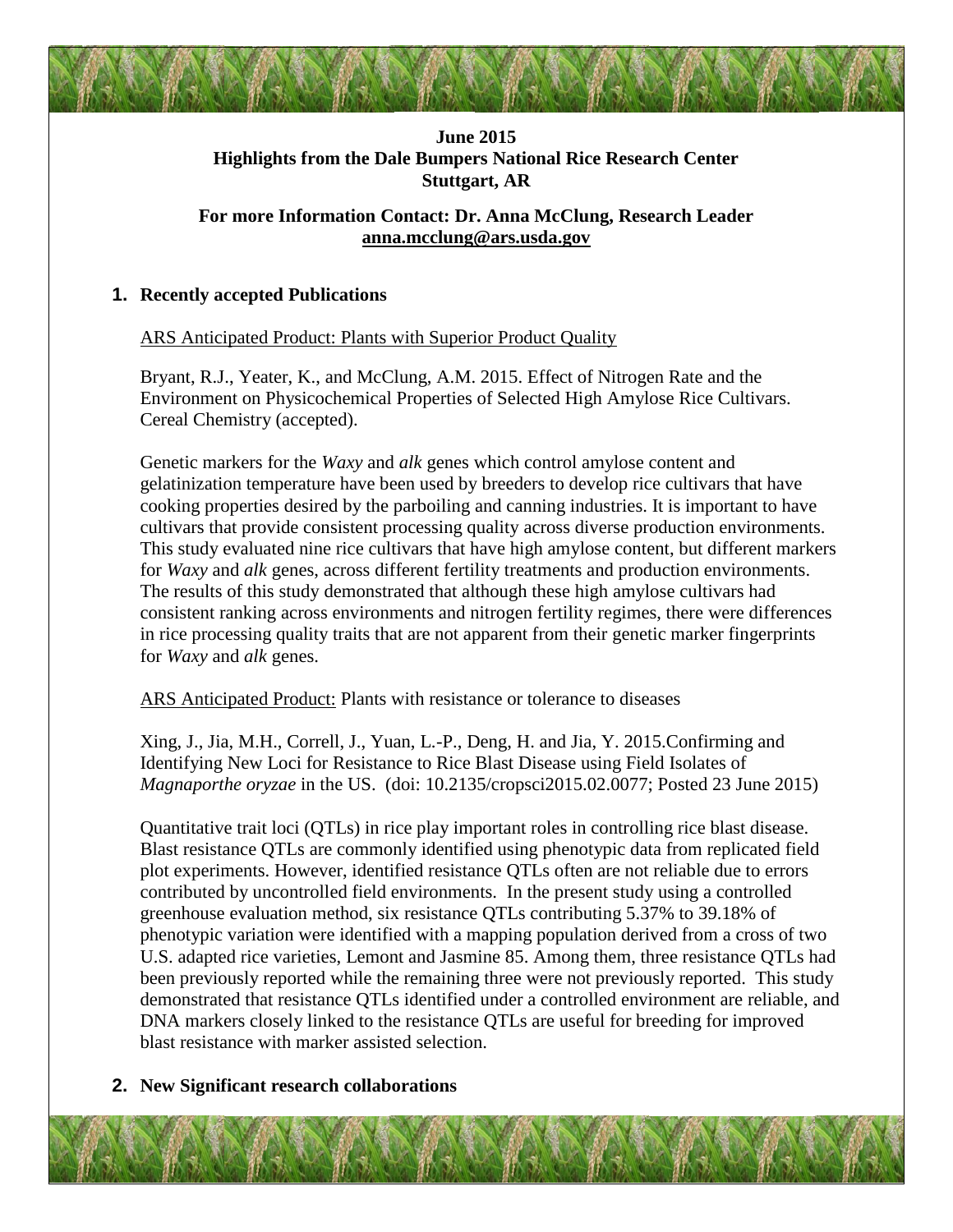**International**

**USA**

**3. New awarded grants**

## **4. Technology Transfer**

**a. Formal Events:**

#### **To Non-research stakeholders**

#### **To Research Community**

On Monday, June 1, 2015 Drs. Eizenga and Gealy co-hosted visitors from the Cuu Long Rice Research Institute in the Mekong Delta of Vietnam. The group included Prof. Bui Chi Buu, senior scientist, Vietnam Academy of Agricultural Sciences (former director of Cuu Long Institute), Prof. Nguyen Thi Lang, senior scientist, Cuu Long Delta Rice Research Institute, Mr. Cuong Nguyen and Mr. Duong Dao, University of Missouri students. The event included a presentation on "Rice Research & Production in Vietnam" by Dr. Bui Chi Buu, a tour and round table discussion with the research staff.

On June 10, 2015 the Dale Bumpers National Rice Research Center hosted Dr. Hannes Dempewolf of the Global Crop Diversity Trust, Bonn, Germany. The visit included a tour of the facility along with discussion regarding curation of the GSOR and GRIN rice collections.

On June 24, 2015 Ms. Jessica Kivett, who recently was hired by the University of Arkansas as the Harry R. Rosen Alternative Pest Control Center Facility Manager, Fayetteville, AR visited the Dale Bumpers National Rice Research Center to gain a better understanding of the research programs and role of the UAR quarantine facilities for supporting ARS rice research. Ms. Kivett also met with Dr. Yulin Jia to review quarantine procedures for rice grown in the greenhouse.

On Monday, June 29th, 2015 plant molecular geneticist Dr. Jeremy Edwards will present a talk at the P3 annual research symposium in Fayetteville, AR on the topic of combining and visualizing multiple large data sources to facilitate genetic discovery in diverse germplasm. This is a symposium sponsored by the P3 (Plant Powered Production) consortium to promote cross-disciplinary research into the biology underlying plant-based bioproduction.

#### **b. Informal Contacts:**

On June 22 2015, a delegation of 6 Philippine trade representatives for rice along with Mr. Edilberto Deluna, Assistant Secretary of Department of Agriculture of the